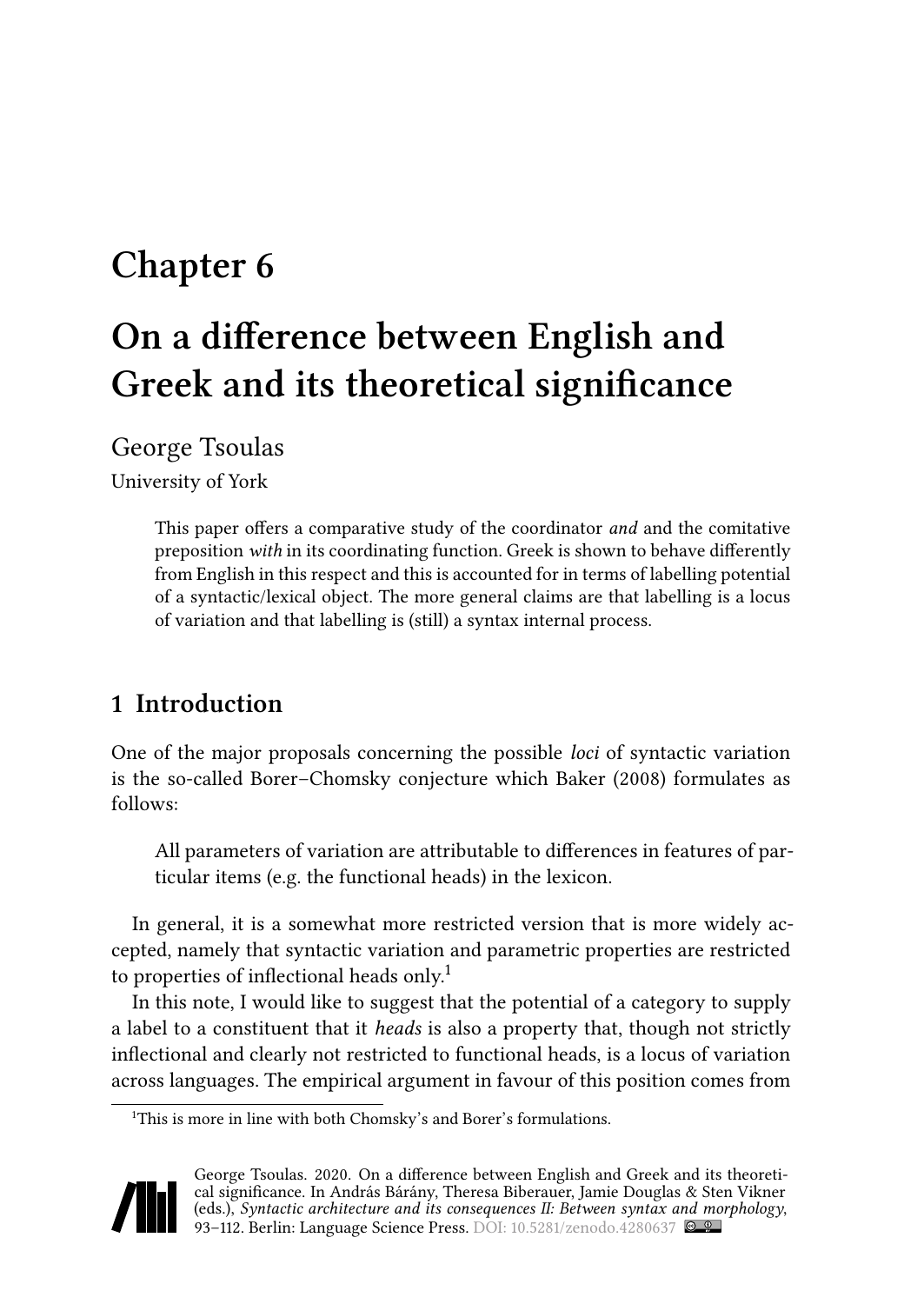#### George Tsoulas

the behaviour of certain coordinated structures in English and Greek (and to a much lesser extent French). It is well known that the preposition *with* in English also functions as a coordinator. The same is true in Greek, but coordinations with *with* pattern differently in the two languages. In a nutshell, while in English the first conjunct must raise out of the *with* phrase, there is no such requirement in Greek.

In this paper I consider more closely these patterns and argue that they are better understood if we extend [Chomsky](#page-18-1)'s (2013) proposal on structured coordination with *and* to the case of coordination with *with* and argue, contra [Kayne](#page-18-2) [\(1994\)](#page-18-2), that movement of the first conjunct is driven not by Case but by the requirements of the labelling process, and more specifically the idea that while some categories may be able to label in some languages they may not in others. Taking Chomsky's idea that some categories may be assigned a feature [LABEL] that nothing can remove more seriously than he probably intended, we can imagine that this feature is an integral part of lexical items. It follows that for categories that lack that feature, the labelling algorithm cannot identify any of their properties for externalisation and the conceptual-intentional system.<sup>2</sup>

The paper is structured as follows: in [§2](#page-1-0) I present the facts of English concerning *with*-coordinations. [§3](#page-4-0) develops the account of *with*-coordinations in English in labelling terms. In [§4](#page-7-0) I turn to the Greek data and show that the patterns follow from the simple proposal that Greek *me* ('with') is a labelling category. I also discuss some interpretive issues relating to distributivity. §[5](#page-15-0) spells out some consequences of the analysis.

#### <span id="page-1-0"></span>**2 Coordination:** *and* **and** *with*

The following paradigm in English is well known:

- <span id="page-1-2"></span>(1) a. Sue and Sy are friends
	- b. \* Sue is friends and Sy
- <span id="page-1-3"></span><span id="page-1-1"></span>(2) a. Sue is friends with Sy
	- b. \* Sue with Sy are friends

Examples like those in([2](#page-1-1)) are found with a variety of symmetric predicates, as [Lakoff & Peters \(1969\)](#page-18-3) as well as [Dong \(1970\)](#page-18-4) have discussed (cf. [3](#page-2-0)), although with varying degrees of acceptability.

 $2$ This is an important point to which we will return in §[5.](#page-15-0)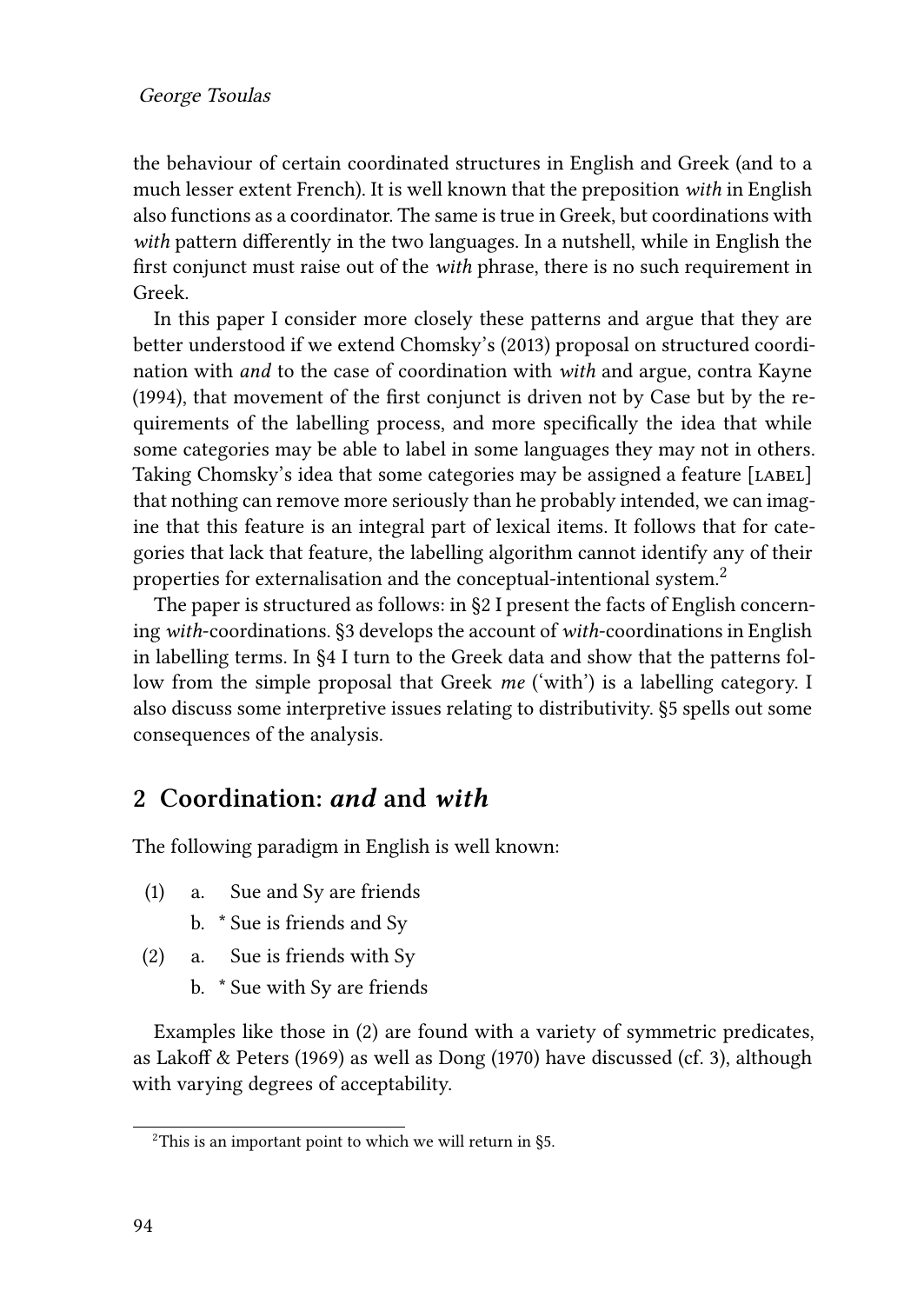- <span id="page-2-0"></span>(3) a. Sue is co-workers with Sy
	- b. Sy is mates with Sue
	- c. Sue is school/bandmates with Sy
	- d. ? Sy is siblings with Sue
	- e. Sue is twins with Sy
	- f. Sy is co-authors with Sue

Compare now([3\)](#page-2-0) with its version where *with* is replaced by *and*.

- <span id="page-2-1"></span>(4) a. Sue and Sy are co-workers
	- b. Sue and Sy are mates
	- c. Sue and Sy are school/bandmates
	- d. Sue and Sy are siblings
	- e. Sue and Sy are twins
	- f. Sy and Sue are co-authors

The main difference between the paradigm in [\(3](#page-2-0)) and that in([4](#page-2-1)) is that with *and*-coordinations the whole constituent remains together while with *with* the first conjunct must move out.

Beyond nominal predicates, as above, the pattern extends to verbal symmetric predicates such as *collide* or *fuck*:

- (5) a. Rosetta collided with comet 67P
	- b. Rosetta and comet 67P collided
	- c. \* Rosetta with comet 67P collided
	- d. \* Rosetta collided and comet 67P
	- e. Sue fucks with Sy every Wednesday evening
	- f. \* Sue with Sy fuck every Wednesday evening
	- g. Sue and Sy fuck every Wednesday evening
	- h. \* Sue fucks and Sy every Wednesday evening

[Lakoff & Peters 1969](#page-18-3) suggested first that the preposition *with* was functioning here as a coordinator and, moreover, the *and*- and *with*-coordinations were related and should be transformationally linked through a process of replacing *and* by *with* and extraposing *with NP*. The issue of the relatedness of the two constructions as well as the basis for [Lakoff & Peters'](#page-18-3)s (1969) account was revisited, in light of the LCA, by [Kayne 1994:](#page-18-2) §6.3, who proposed that the reason for the commonalities between [\(1a\)](#page-1-2) and([2a\)](#page-1-1) is that they both derive from the same underlying structure, namely [\(6](#page-3-0)).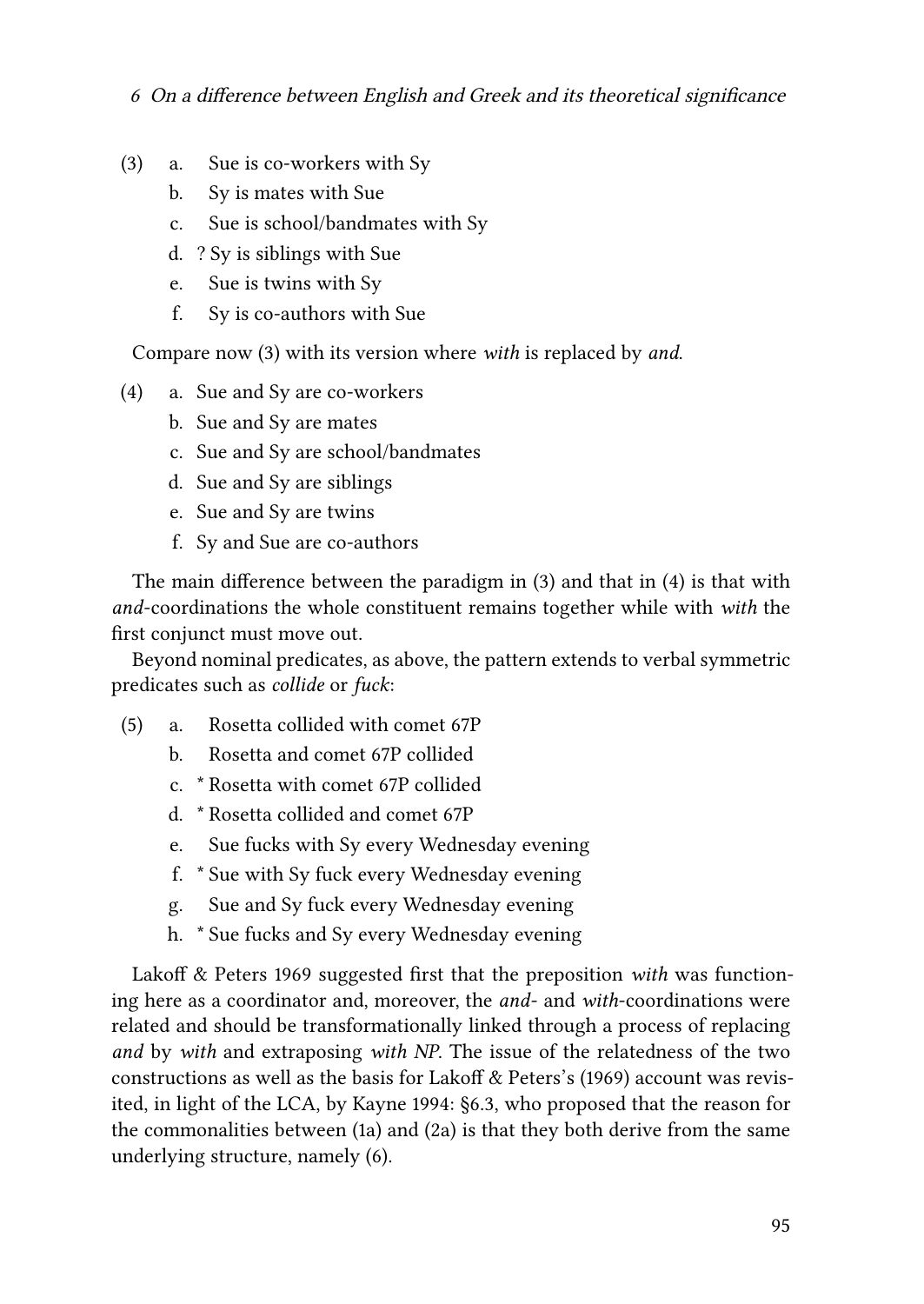#### George Tsoulas

#### <span id="page-3-0"></span>(6) [DP1 [[and/with] DP2]]

What sets the two constructions apart, for Kayne, is that there is a requirement for the first conjunct to move out of the conjoined phrase in [\(2a](#page-1-1)) because it cannot be adequately Case licensed in situ. More specifically, while a phrase coordinated with *and* allows both conjuncts to be Case licensed by virtue of the fact that the whole coordinated constituent is in a Case-licensing position, this is not true of coordinated phrases with *with*. A somewhat different way of putting this restriction is that, from a Case theoretic point of view, DP coordination is only licit if Case can be distributed to both conjuncts. In the case of *and* this appears to be so. In the case of *with*, however, this does not happen because the second conjunct is case licensed by *with* while the first one has to get Case from an external source.

The latter way of putting the relevant constraints can be made to work further, in the sense that a constituent of the type *A and B* does distribute like its conjuncts whereas a constituent like *A with B* does not. But again, if we assume that the construction is headed by the coordinator, we would have to suggest that in the case of *with* it is still a Case assigning preposition rather than a coordinator, which in turn casts doubt on the analysis of these two constructions as deriving from identical underlying structures. Moreover, under this analysis it is not clear why with different predicates it is impossible to extract the first conjunct of a *with* coordination:

<span id="page-3-1"></span>(7) \* Sue is French with Sy.

For this, Kayne suggests that in order to obtain a distributive reading a coordinated phrase must be preceded by a distributor which may be overt or covert. This distributor, noted both following Kayne's convention, forces the distributive reading on the coordinated phrase, which is, of course equivalent to a sentential coordination.

(8) both [John and Mary] love cats  $\rightarrow$  John loves cats and Mary loves cats.

And, of course, these cases are also fine with an overt distributor:

(9) Both John and Mary love cats.

In the case of *with*-coordinations, however, the distributor induces a barrier to the movement of the first conjunct. Thus, sentences with the following representation are out.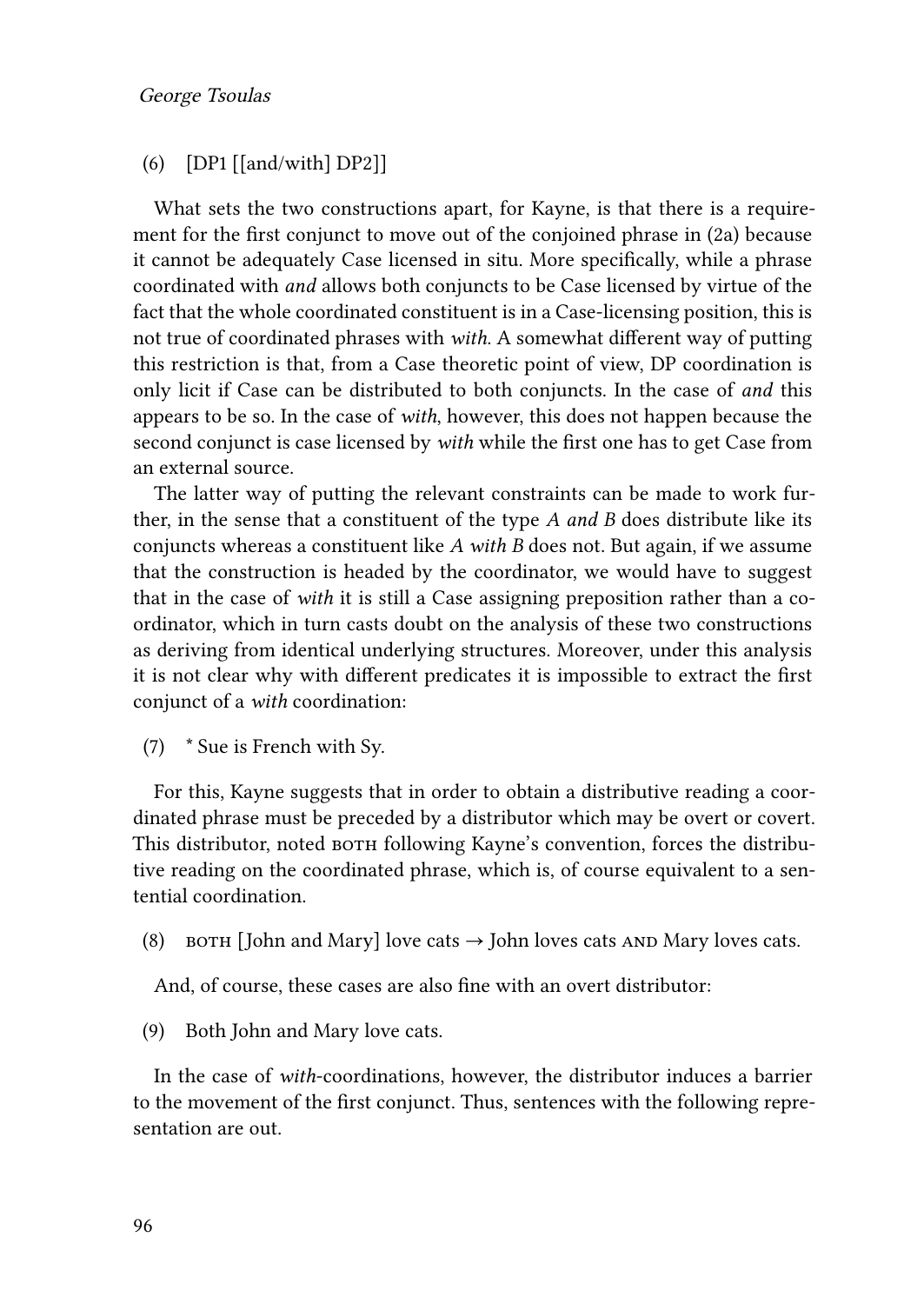<span id="page-4-3"></span>(10) ([Kayne 1994](#page-18-2): 66, example 56) John<sub>i</sub> is human beings [вотн [[e<sub>i</sub>] with Bill]]

But it is unclear why this should be so. After all *both*, as a floating quantifier, does not induce a barrier to the movement of its complement (cf. [Sportiche 1988](#page-18-5)). Equally, a modifying adjunct usually does not induce a barrier to movement of the specifier of the category to which it attaches. I will set aside the issues relating to interpretation and distributivity and revisit them briefly in [§4.1.](#page-11-0)

As we can see, Kayne's analysis is problematic in various respects, and yet, it remains both plausible and attractive. In the following sections I will claim that the basic insights can be maintained and find more elegant and general expression in terms of the labelling requirements and possibilities in these structures.

#### <span id="page-4-0"></span>**3 Labelling and coordination**

[Chomsky \(2013\)](#page-18-1) puts forward a particular proposal regarding structured coordination (with *and*), according to which coordinate structures start as([11\)](#page-4-1):

<span id="page-4-1"></span>(11)  $\left[_{\alpha} \text{ and } \left[_{\beta} \text{ DP}_1 \text{ DP}_2 \right] \right]$ 

As β cannot be labelled because configurations of the type [XP YP] are problematic for the labelling algorithm (both heads are equally prominent), one of DP<sub>1</sub> or DP<sub>2</sub> must raise (say DP<sub>1</sub>) and β receives the label of DP<sub>2</sub>. Importantly, however,  $\alpha$  receives the label of DP<sub>1</sub>, reflecting the fact that the distribution of these coordinated structures is determined by the shared label of the two coordinated elements. As Chomsky notes, though, the construction remains headed by the conjunction which remains visible in order to determine the structure but is not available as a label. This entails that the whole constituent can be the target formovement yielding  $(12)$  $(12)$  as an instance of DP movement:<sup>3</sup>

<span id="page-4-2"></span>(12)  $\left[$ <sub>DP</sub> Peter and Susan] are  $\left[$ <sub>DP</sub> Peter and Susan] teachers

Assuming this to be on the right track, let us turn to the case of *with*-coordinations. Given that([13\)](#page-5-0), modelled on([12\)](#page-4-2) is ungrammatical, it is clear that this proposal will not be applicable to *with*-coordinations.

<sup>3</sup>To be sure, there are various questions surrounding Chomsky's proposal on coordination. For example, it is unclear what it means for the construction to headed by the coordinator, which determines structure but does not supply a label. This requires further clarification on the assumption that the labelling algorithm identifies heads. We set this aside for now.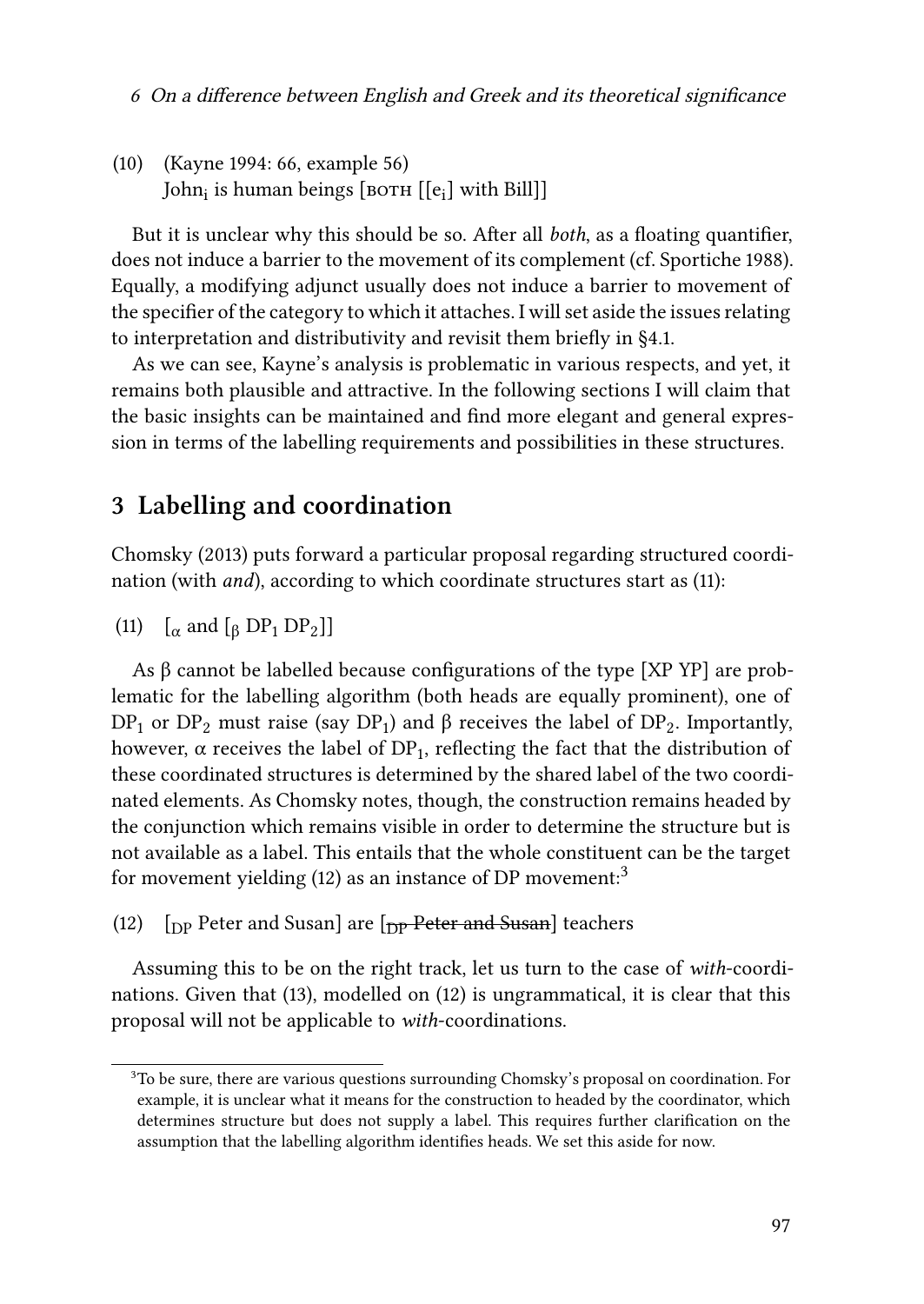<span id="page-5-0"></span>(13)  $*(\text{D}P)$  Peter with Susan] are  $[\text{D}P]$  Peter with Susan] teachers

In these cases the distribution of the coordinate structure does not reflect the distribution of their shared label (DP); in fact, it does not constitute a well-formed constituent at all, as the data show. It follows that the derivation will also be somewhat different. Keeping, however, as close as possible to the proposal on *and* will allow us to pinpoint the difference. The following is a reasonable approximation of their derivation that preserves full parallelism between the *and* and the *with* case. Let us assume that  $DP_1$  and  $DP_2$  merge again like before yielding an unlabellable [XP YP] structure. Next, *with* merges with that syntactic object just like in the case of *and*. The difference, I claim, is that unlike *and*, *with* can provide a label for the resulting object, and we have the following configuration:

(14)  $\lceil \text{with} \lfloor \alpha \text{ DP}_1 \text{ DP}_2 \rfloor \rceil$ 

At this point,  $DP_1$  must raise so that  $\alpha$  receives the label of  $DP_2$ , yielding [\(15\)](#page-5-1):

<span id="page-5-1"></span>(15)  $\left[\beta \text{ DP}_1 \left[\text{withp with } \left[\text{DP}_2 \text{ DP}_1 \text{ DP}_2\right]\right]\right]$ 

Of course, the question that arises now is what label will β receive. As the two elements of β are [DP<sub>1</sub> withP] we are in the same situation as before where we have a [XP YP] configuration and one of the two elements must raise.  $DP_1$  does and following merging of further material we obtain the initial contrast repeated here:

- (16) a. Sue is friends with Sy
	- b. Sue and Sy are friends

If this is correct it is not Case but the requirement for the whole constituent to be labelled that is responsible for the movement of the first conjunct. The lack of label also accounts for the fact that the whole constituent cannot be targeted for movement, yielding the ungrammaticality of [\(2b\)](#page-1-3). Whether the constituent remains unlabelled is an important question that we will pick up in§[5.](#page-15-0)

Although this analysis provides an account of the basic patterns, the ungrammaticality of [\(7](#page-3-1)) remains problematic. Within the analysis presented here, a covert distributor will not do the job – both because assuming that it induces a barrier to movement is not an idea that is easy to implement in the general framework I am assuming, but also because, in fact, even in cases like [\(2a](#page-1-1)) the reading is *distributive* in the sense that the following is a contradiction:

(17) # Sue is friends with Sy but Sy is not friends with Sue.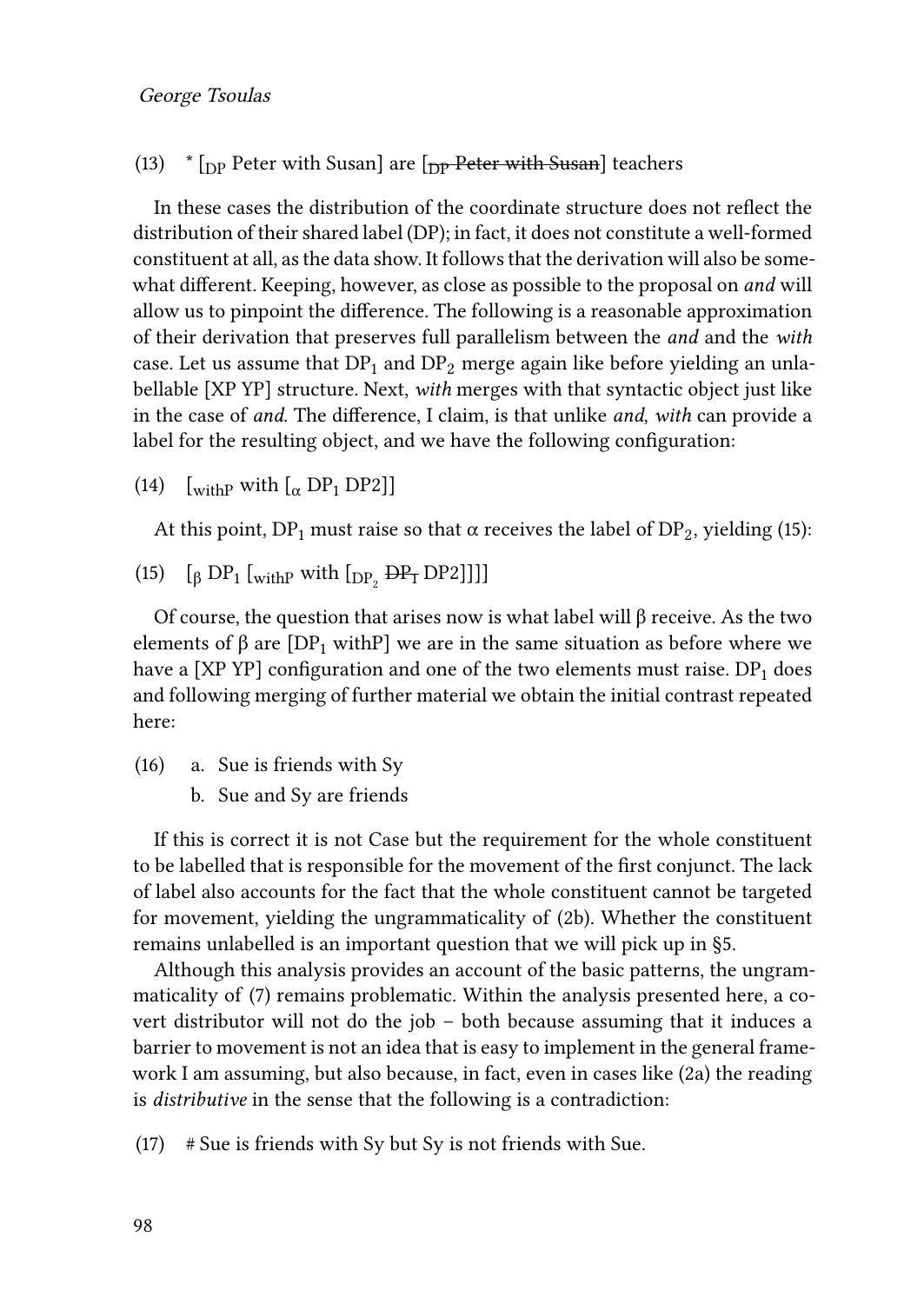With a predicate like *being French*, however, this reading is not possible. Furthermore, the distributive reading is not really what matters, but rather the symmetric/reciprocal one. Thus, observe the following contrast:

- (18) a. Both Sebastien and Julie are French
	- b. \* Both Sebastien and Julie are friends

With verbal predicates the contrast is perhaps even more telling:

- (19) a. Both Sue and Sy fucked (every/on Wednesday evening)
	- b. Both Rosetta and Galileo collided \*(with comet 67P)

Clearly what is missing in the meanings of the examples above is this reciprocal/symmetrical meaning. There is no suggestion that Sue and Sy fucked (with) each other or that Rosetta and Galileo collided with each other. Of course, with an overt reciprocal the sentences are perfect:

- (20) a. Sue and Sy fucked each other
	- b. Rosetta and Galileo collided with each other

The sentences become significantly degraded by the addition of an overt distributor:

- (21) a.  $\frac{???}{*}$  Both Sue and Sy fucked (with) each other
	- b.  $^{777/*}$  Both Rosetta and Galileo collided with each other

One way to extend the account presented here is to focus on the fact that while *and* and *with* appear to perform the same function and give rise to the same structures, it is also not true that they are synonymous. $^4$  Specifically, I assume that *with* even as a coordinator retains its comitative meaning and θ licenses its DP complement (DP<sub>2</sub> in our examples). We can then ask how is DP<sub>1</sub> θ-licensed.<sup>5</sup> I propose here that a derivation involving a *with*-coordination will converge only if both coordinated DPs can be independently θ licensed.<sup>6</sup> This means that they will work only with two-place predicates, either verbal (like *collide*, *fuck*, *dance*), in which case the DP will receive a thematic role in the subject position, or with symmetric relational nouns like *friends, co-workers* and so on where the thematic role will be available in the nominal extended projection.<sup>7</sup> The idea, therefore, is

<sup>&</sup>lt;sup>4</sup>In §[4.1](#page-11-0) I revisit this issue and propose that even if we stick with distributivity, the results will come out right if we look more closely at the morphology of distributivity.

<sup>&</sup>lt;sup>5</sup>This is a legitimate question even if we have a coordination where we generally assume that  $\theta$ licensing involves the whole constituent. The distribution of Case inside the *with*-coordination also does not work in the same way.

<sup>&</sup>lt;sup>6</sup> Again, in parallel with Case.

<sup>&</sup>lt;sup>7</sup>The actual mechanism is not relevant here.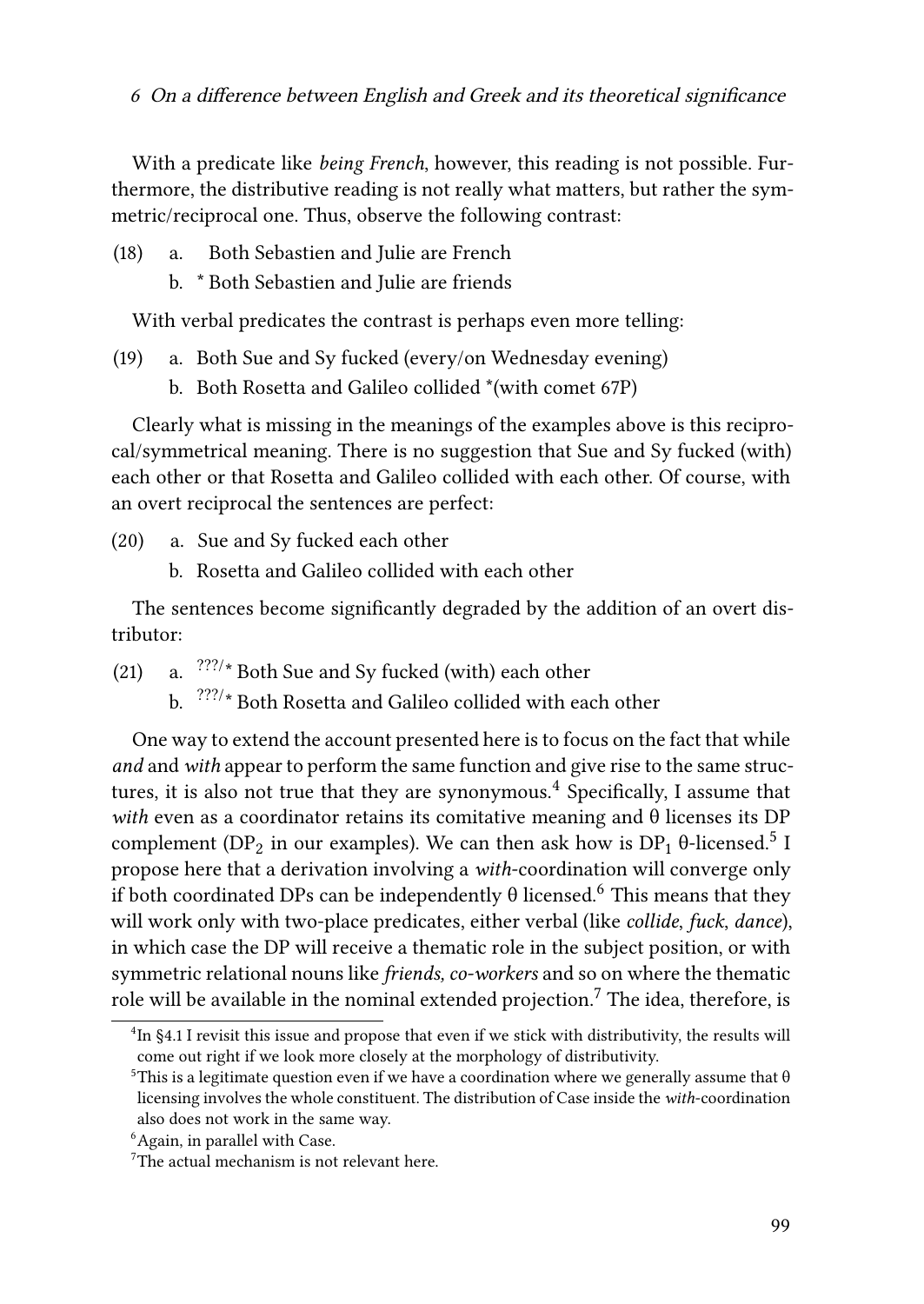that, unless the DP that moves out in order to allow the [DP withP] constituent to be labelled can be thematically licensed in its derived position, the sentence will be ungrammatical, not as a result of lack of Case (Case can be assigned) or of lack of label, but as a violation of the θ-criterion. Labelling is important, however, as it is the label that allows thematic licensing in the case of *and*-coordinations and prevents it in the cases of *with*, with the results that we saw earlier. As noted earlier, there is lexical variation in the range of elements that allow the patterns involving *with*-coordination. So, while with a relational, symmetric noun like *friends* it works fine, with others speakers find it less acceptable at first. Interestingly, with a noun like *enemy* which allows for a non-symmetrical reading the with coordination is possible only in the symmetrical reading:<sup>8</sup>

<span id="page-7-4"></span>(22) She is mortal enemies with John

Assuming now this analysis, I turn to the corresponding Greek facts.

### <span id="page-7-0"></span>**4 Greek**

*And*-coordinations in Greek show a behaviour similar to that of their English counterparts in the relevant respects, witness [\(23–](#page-7-1)[24](#page-7-2)):

<span id="page-7-1"></span>(23) Greek

O Kiriakos ke o Aris ine fili. The Kiriakos and the Aris are friends 'Kiriakos and Aris are friends.'

<span id="page-7-2"></span>(24) Greek

\*O The Kiriakos are friends and the Aris Kiriakos ine fili ke o Aris. 'Kiriakos and Aris are friends.'

Greek *me* 'with' also functions as a coordinator, as in([25–](#page-7-3)[26](#page-8-0)):

<span id="page-7-3"></span>(25) Greek

 $\Omega$ The Kostas with the Ari are friends Kostas me ton Ari ine fili. 'Kostas and Aris are friends.'

<sup>8</sup>Example([22](#page-7-4)) is taken from [http://www.davidagler.com/teaching/criticalthinking/handouts/](http://www.davidagler.com/teaching/criticalthinking/handouts/Handout3_AdHominemFallacy.pdf) [Handout3\\_AdHominemFallacy.pdf.](http://www.davidagler.com/teaching/criticalthinking/handouts/Handout3_AdHominemFallacy.pdf)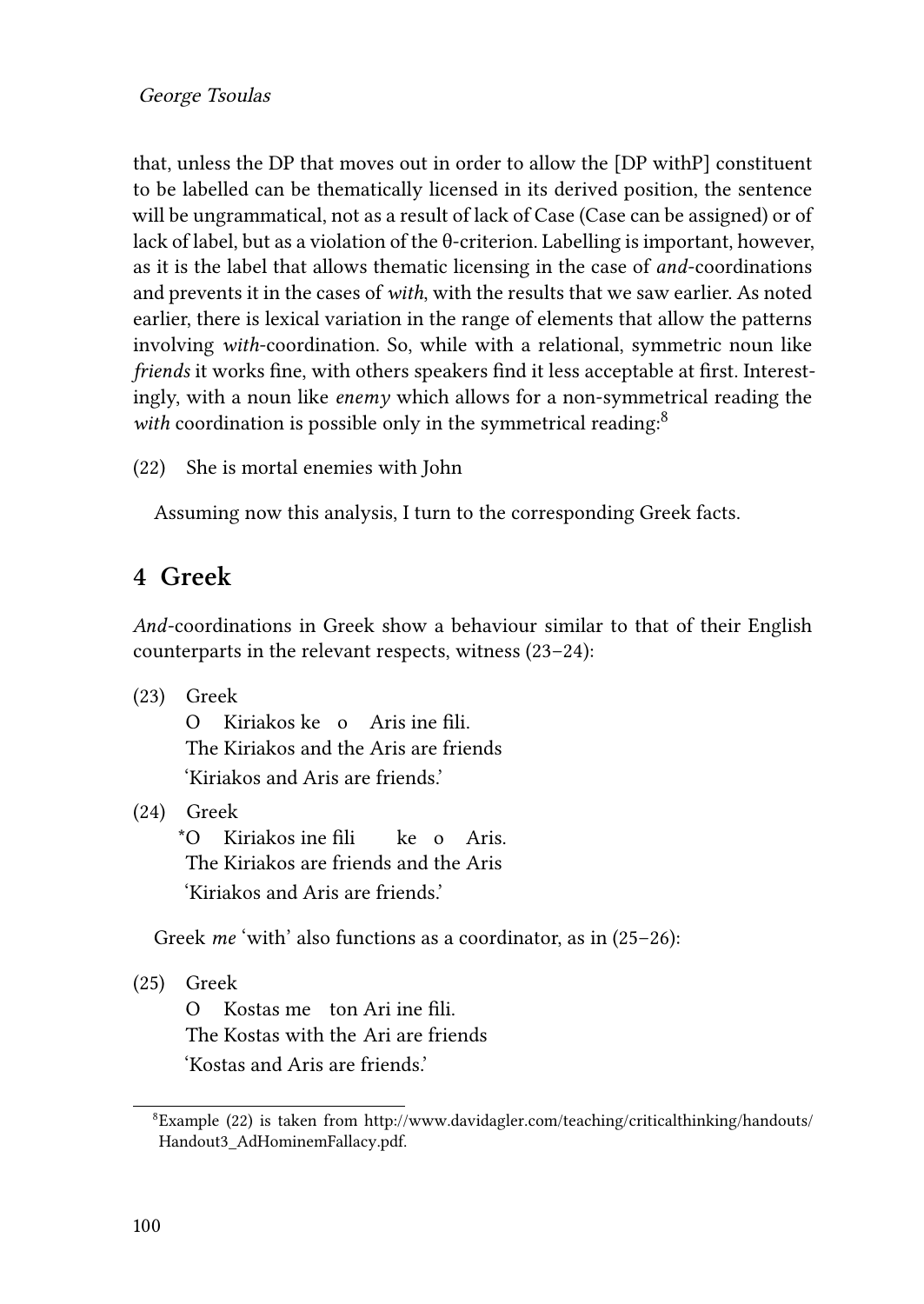<span id="page-8-0"></span>(26) Greek  $\Omega$ The Kostas is friend with the Aris kostas ine filos me ton Ari. 'Kostas is friends with Aris.'

At first sight, taking Greek and English to be basically the same, it looks like in Greek the first conjunct may remain in situ. From a Case theoretic perspective this is somewhat problematic. One would wonder why the same mechanism is not available in English. One approach could suggest that while we may unify Greek and English in terms of Case assignment in these constructions, the EPP requirement of C–T must be satisfied by DP movement in English while in Greek V-to-T suffices. This is a reasonable approach but raises the question why is it impossible to raise the whole withP to [spec T]. The labelling account developed here provides an explanation for that. However, this question may be moot, at least in part, given the evidence on agreement to which we now turn. There are some differences between *with* and *me*. Consider the following:

<span id="page-8-1"></span>(27) Greek

\*O The Kostas is friends with the Aris Kostas ine fili me ton Ari. 'Kostas is friends with Aris.'

<span id="page-8-2"></span>(28) Greek

\*Ego ime fili I am friends with the Ari me ton Ari. 'I am friends with Aris.'

The agreement contrast between([25\)](#page-7-3) and([26\)](#page-8-0) on the one hand and([27\)](#page-8-1) and([28\)](#page-8-2) on the other is interesting when compared to the agreement found in the English *friends with* construction. In the Greek case, plural agreement on the predicate nominal is only triggered when the first conjunct of the [A with B] element stays in situ. If, however, the first conjunct raises to [Spec T], then agreement is in the singular both on the copula in T and the predicate nominal. Compare this to the English *friends with* construction [\(2a](#page-1-1)) where the predicate nominal shows plural agreement but T bears singular features (from agreement with the subject). Now, given that the plural on the predicate nominal is pretty much the only tangible evidence we can lay our hands on in favour of the idea that the underlying structure involves a coordination, we can take the absence of plural agreement (together with the absence of any other factor that blocks plural agreement) as evidence that there is no underlying coordination in Greek, and the right analysis of([26](#page-8-0)) is roughly [\(29\)](#page-9-0):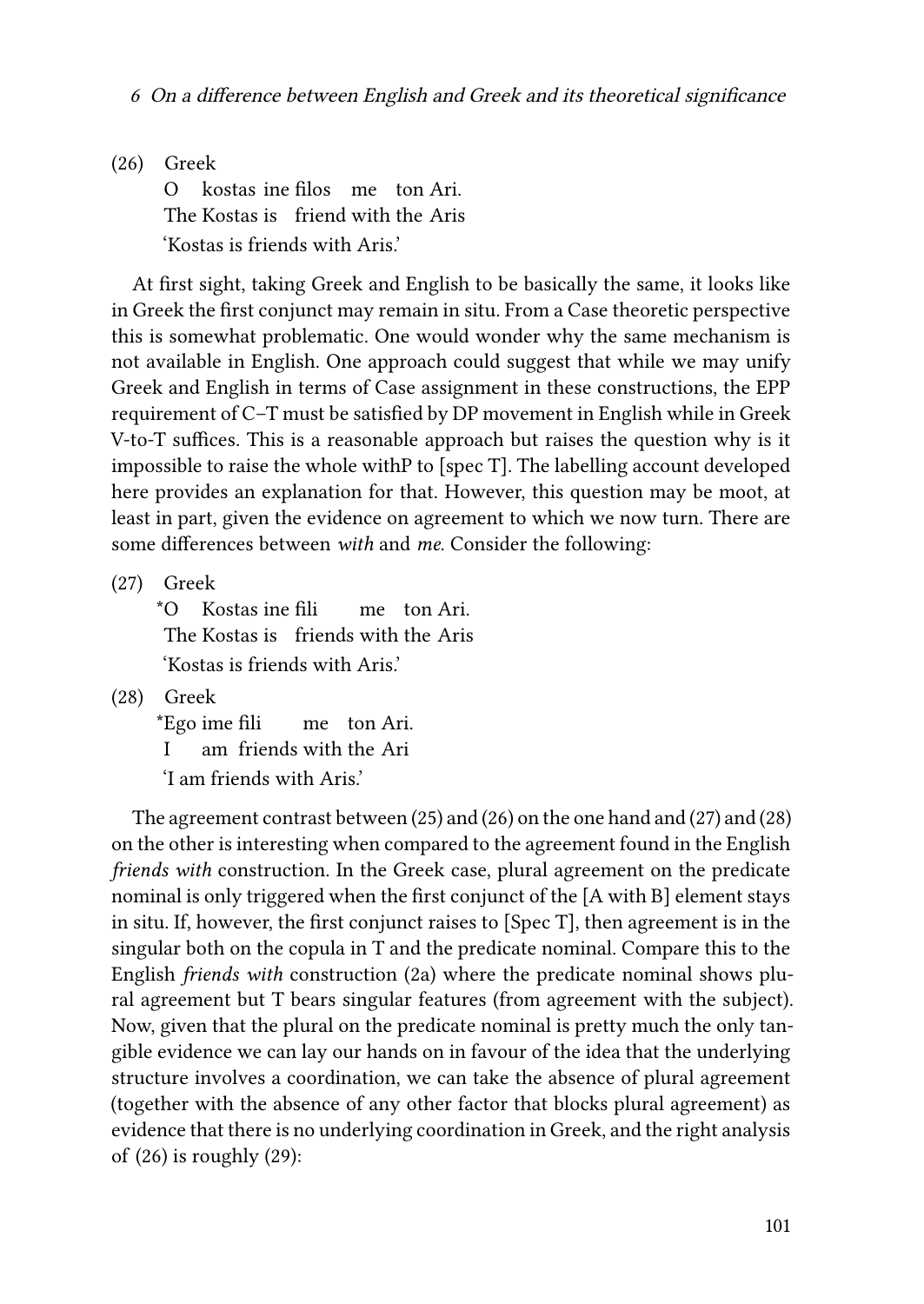<span id="page-9-0"></span>

*Friends with* construction is not available in Greek. Under a Case theoretic approach, this is problematic given that *me* assigns Case to its complement DP while  $DP_1$  has its Case valued externally. So even pursuing that path one would have to find out why Greek allows this type of Case valuation in cases that look otherwise equivalent.

Given the discussion above and the agreement facts, it is, I suggest, reasonable to propose that the difference between Greek and English regarding *with*coordinations should be located in the labelling potential of *with/me*.

In the previous section we saw that in English *with* was different from *and* in that it could supply a label. I want now to propose that in Greek *me* is exactly the same as *ke* 'and' in terms of labelling potential, <sup>9</sup> i.e. neither can supply a label (in other words nether carries the feature [label]), and, as a result, it is not surprising that the behaviour of *me*-coordinations in Greek is similar to that of *and*-coordinations (in Greek and English). Assuming this, the patterns follow.

Consider first the fact that the whole constituent will be labelled DP and as a result can be targeted for EPP driven movement and for Case valuation. Concerning Case, as we saw above, *me* will Case license DP<sub>2</sub> while DP<sub>1</sub> will have its Case valued via Agree with T. The following examples show that the whole DP can appear preverbally in subject position with different nominal or prepositional predicates:

(30) Greek

Ego me ton patera mu imaste sinehia se sigrusi.

I with the father mine are always in collision

'I am always fighting with my father.'

<sup>9</sup>They are different in other ways, see [§4.1.](#page-11-0)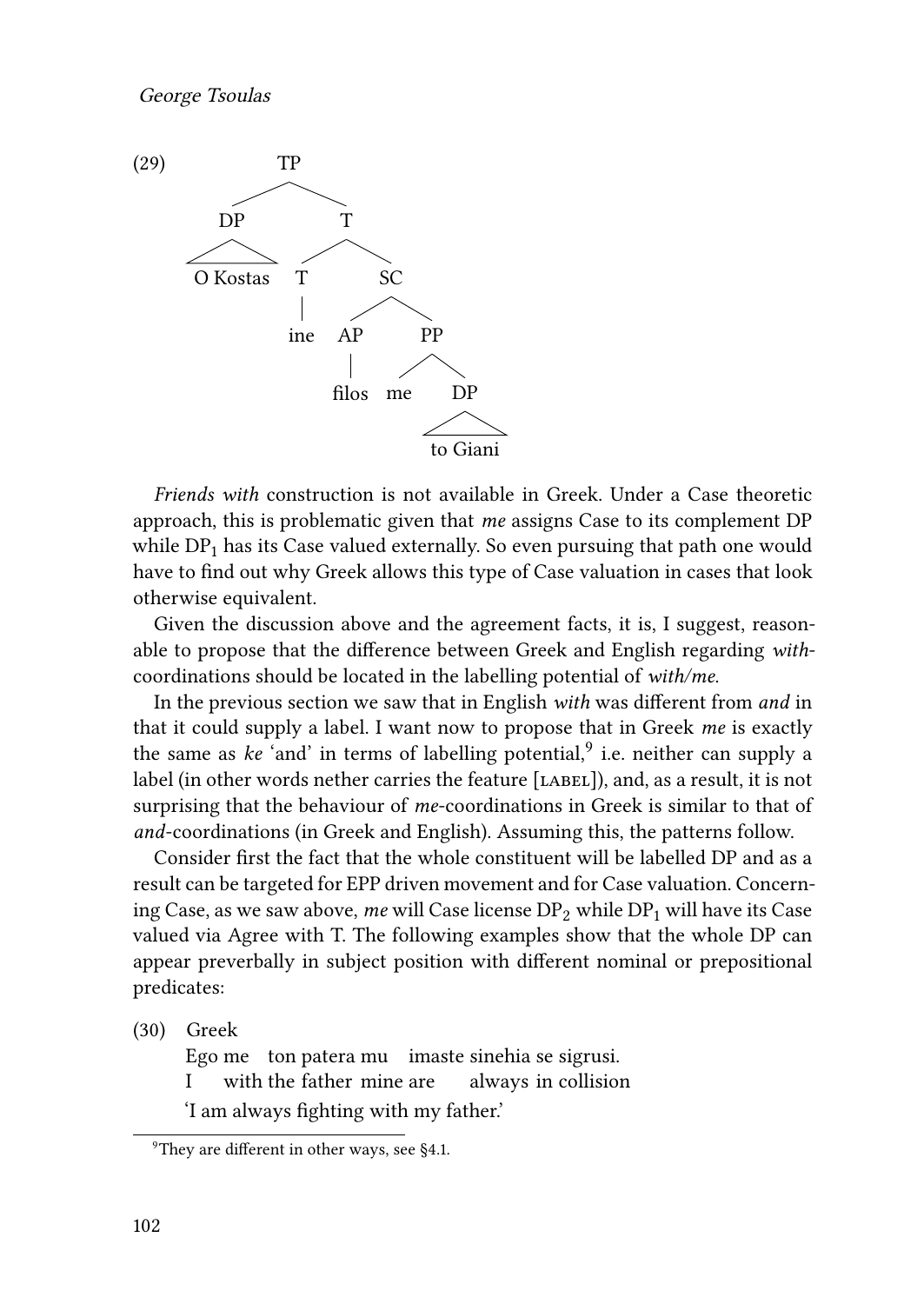(31) Greek

Ego me ton Kosta imaste aderfia. I with the Kostas are siblings 'Kostas and I are siblings.'

(32) Greek

Ego me ton Apostoli imaste panda antipali.

I with the Apostolis are always rivals

'Apostolis and I are always rivals.'

Assuming further that in some way coordinated phrases are marked as formally plural, agreement both with the predicate nominal and T is expected to be in the plural. This prediction is borne out.

Furthermore, we predict that these coordinated structures will be available with a wide variety of verbal predicates too; in other words, not just with the symmetric ones with which they co-occur in English. Again the prediction is borne out as the following examples show:<sup>10</sup>

<span id="page-10-0"></span>(33) Greek

 $\Omega$ The singer tragudistis me ti sizigo tu tu with the spouse his to-him have great weakness ehun megali adinamia. 'The singer and his wife have a weak spot for him.'

<span id="page-10-1"></span>(34) Greek

O Kostas me ti Marina, pu ehun molis padrefti, benun mesa sto The Kostas with the Marina, who have just married, enter in the saloni.

living-room

'Kostas and Marina, who just got married, enter the living room.'

<span id="page-10-2"></span>(35) Greek

 $\Omega$ The Nikos with the Maria have two children Nikos me ti Maria ehun dio pedia. 'Nikos and Maria have two children.'

(36) Greek

 $\Omega$ The Sakis with the Frini obtained child Sakis me ti Frini apoktisan pedi. 'Sakis and Frini had a child.'

 $10$ <sup>10</sup>Theexamples ([33](#page-10-0)-38) were found with a simple Google search.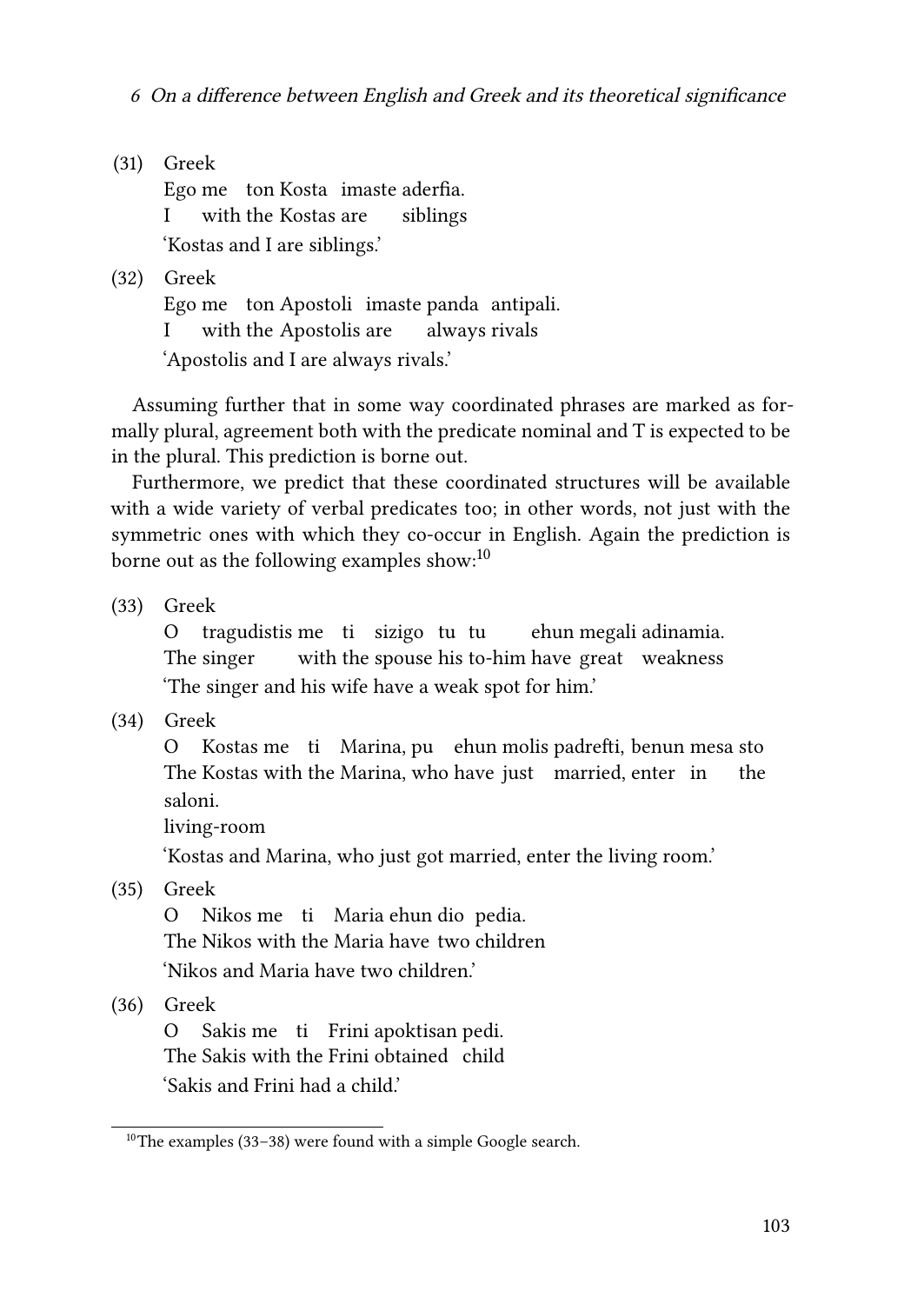<span id="page-11-2"></span>(37) Greek

 $\Omega$ The Panagiotis with the Hrisa have elevated the butcher's theirs to Panagiotis me ti Hrisa ehun anagagi to kreopolio tus se horo sinathrisis.

space rally

'Panagiotis and Hrisa have turned their butcher's shop to a major gathering place.'

<span id="page-11-1"></span>(38) Greek

 $\Omega$ The Grigoris with the Petros know how will you drive Grigoris me ton Petro kserun pos tha se odigisoun. 'Grigoris and Petros know how to drive you around.'

(39) Greek

Telika i Finally the Rihana with the Saudi Rihana me to Saudarava ine mazi are together here and months edo ke mines. 'In the end Rihana and the Saudi man have been together for months.'

The interpretation of these examples is dependent on the predicate; if the predicate allows for a symmetric reading like [\(34](#page-10-1)), where if A is married to B then B is also married to A, then this is what we obtain. If the predicate allows or requires a group reading, like([37–](#page-11-2)[38\)](#page-11-1), this what we get. And finally, if the predicate allows or requires a distributive reading, like [\(33](#page-10-0)) or one reading of([35\)](#page-10-2) this is again what we have.

Under the simple proposal that *me* is a non-labelling head the data above are all expected. Let me now turn to a somewhat complicating factor, namely distributivity.

#### <span id="page-11-0"></span>**4.1 A complication: Distributivity**

There seems to be one significant difference between *ke* and *me* in Greek. It is well known that in Greek, like in French, the coordinator can appear in front of both coordinated constituents:

(40) French

Pierre connaît et Isabelle et Marie. Pierre knows and Isabelle and Marie 'Pierre knows both Isabelle and Marie.'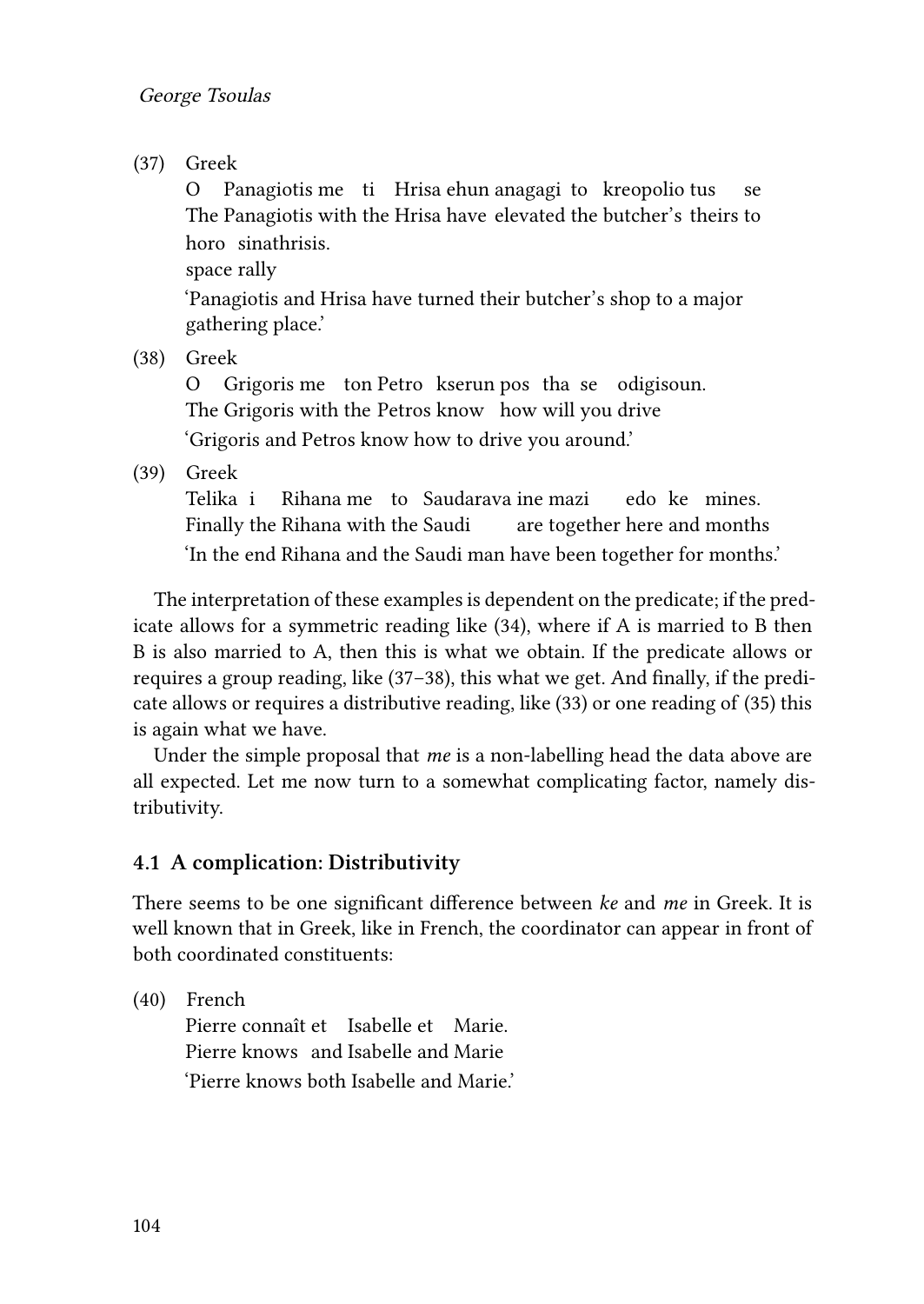#### (41) Greek

 $\Omega$ The Kostas knows and the Maria and the Eleni Kostas gnorizi ke ti Maria ke tin Eleni. 'Kostas knows both Maria and Eleni.'

[Kayne \(1994](#page-18-2): 146, fn. 16) for French and [Chatzikyriakidis et al. \(2015\)](#page-18-6) for Greek have argued that the initial (outer) occurrence of the coordinator is in fact a distributive operator. Although this is generally true in the sense that the initial *ke/et* yields a distributive reading it is also true that this is only the case when the second (inner) coordinator is *and/ke/et*. Thus, in Greek, with a *me*-coordination no distributive readings are induced by the presence of an initial *ke*, compare:

| (42  | Greek                                                      |  |  |  |
|------|------------------------------------------------------------|--|--|--|
|      | Ke o Sakis ke i Sula sikosan ena trapezi.                  |  |  |  |
|      | And the Sakis and the Sula lifted a table                  |  |  |  |
|      | 'Both Sakis and Sula lifted a table.'<br><b>DISTRIBUTI</b> |  |  |  |
| (43) | Greek                                                      |  |  |  |
|      | Ke o Sakis me ti Sula sikosan ena trapezi.                 |  |  |  |
|      | And the Sakis with the Sula sikosan ena trapezi            |  |  |  |
|      | 'Sakis and Sula lifted a table.'                           |  |  |  |

Now perhaps it is the comitative meaning of *me* (which was suggested in §[3](#page-4-0) for English and is presumably also valid for Greek) that somehow blocks the distributive reading. One way of putting this is to suggest that, semantically, the output of a *me*-coordination is a *group* individual, acting in part as an atom, whereas this is not necessary for *ke*-coordinations, whose semantic value may be that of a *group* (in which case there is no difference with *me*) but can also be an individual of type sum, which would be an appropriate argument for the distributive operator. However, examples like [\(44\)](#page-12-0) seem to suggest otherwise, in the sense that, as things stand, there is no immediate suggestion that the two teams form a group in a relevant sense:<sup>11</sup>

<span id="page-12-0"></span>(44) Greek

O The Olimpiakos and the Panathinaikos know at-last against Olimpiakos me ton Panathinaiko kserun pia apenandi se pies to which omades tha agonistun.

teams will play

'Olimpiakos and Panathinaikos have at last found out which teams they will face.'

 $11$ This is perhaps too strong. The two teams might form a group in the sense that they are the two Greek teams in the relevant international championship. I will set this aside for this paper.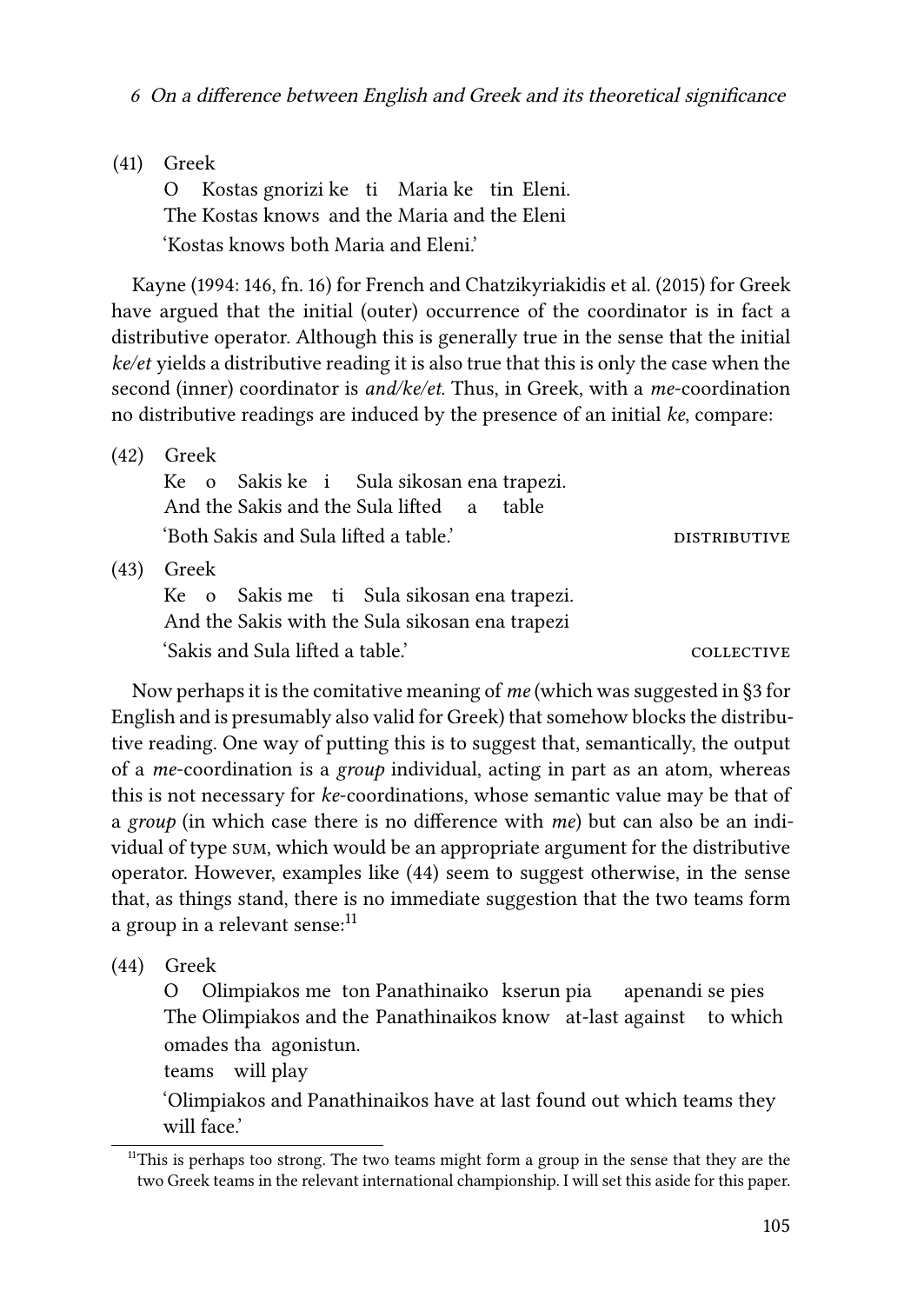The reading of [\(44\)](#page-12-0) is distributive in the sense that it corresponds to a sentential conjunction([45\)](#page-13-0):

<span id="page-13-0"></span>(45) Olympiakos knows which team it will face AND Panathinaikos knows which team it will face.

Now adding an initial *ke* to [\(44\)](#page-12-0) does not have the desired effect:

(46) Greek

Ke o Olimpiakos me ton Panathinaiko kserun pia And the Olimpiakos with the Panathinaikos know at-last against to apenandi se pies omades tha agonistun.

which teams will play

'Olimpiakos and Panathinaikos **also** have at last found out which teams they will face (as well as some other group of teams).'

In this case the reading is that of the additive *ke*. 12

Another issue with the idea that the initial *ke* is the distributive operator applying to an argument of sum type is that *ke*, *qua* distributive operator, is not available with plurals, which are routinely thought of as carrying the type of sums [\(Link 2002](#page-18-7) and many more after him). Interestingly this is not true for English *both*: 13

<span id="page-13-1"></span>(47) Greek

Ke ta pedia And the children ate efagan gemista. gemista 'The children too ate gemista.'

(i) French \*Et les enfants ont soulevé une table and the children have lifted a table 'The children have lifted a table.' (intended: each) (ii) French

\*Jean connaît et les enfants Jean knows and the children intended: 'Jean knows each child.'

<sup>12</sup>For more details on the additive *ke*, see [Chatzikyriakidis et al. \(2015\)](#page-18-6) and references therein.

<sup>&</sup>lt;sup>13</sup>In French the relevant sentences are altogether ungrammatical so we will not pursue the comparison further although the question why the distributive *et* cannot appear with plurals in any position is an intriguing one: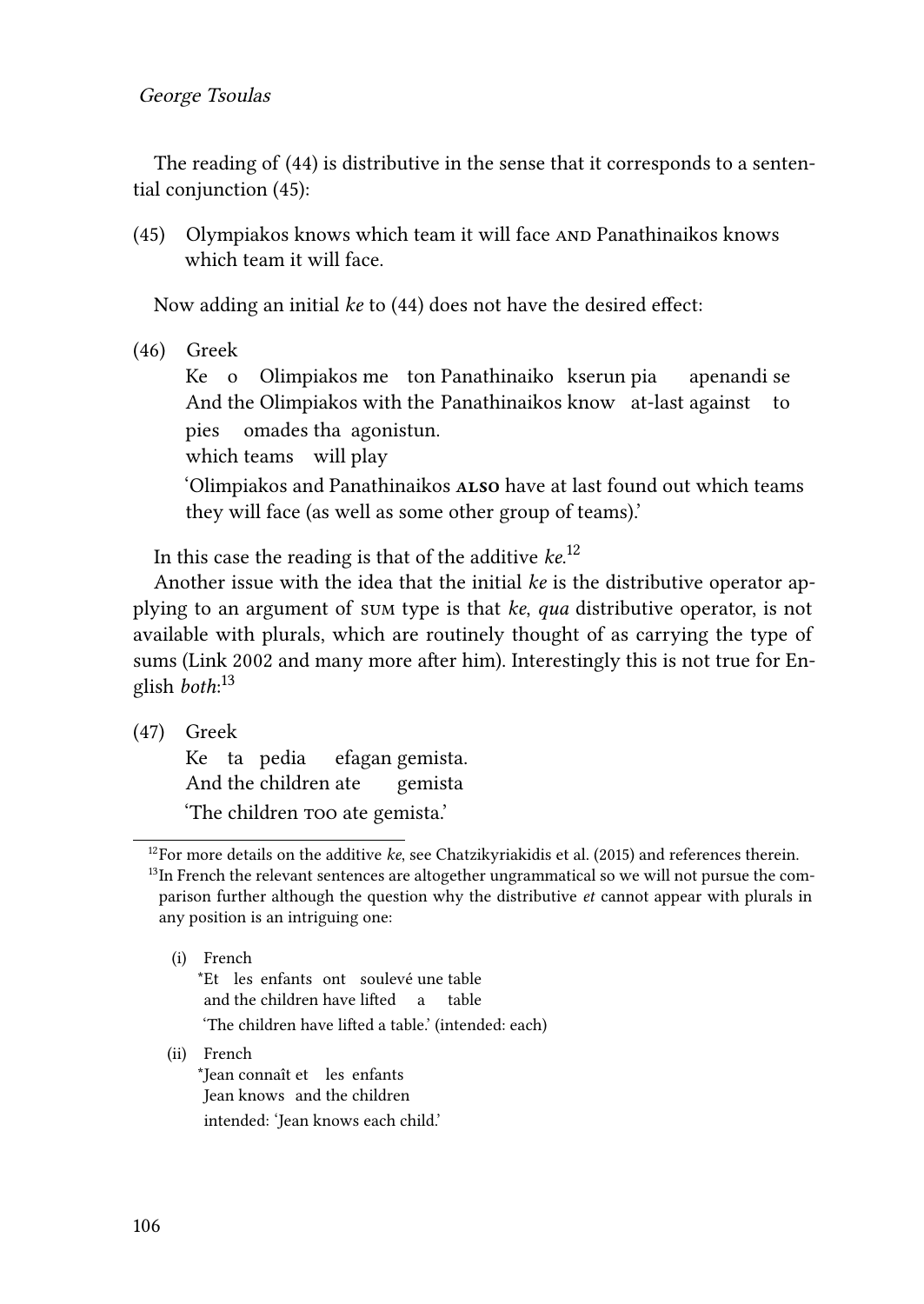<span id="page-14-0"></span>(48) Both children ate gemista

Again the *ke* on([47\)](#page-13-1) is the additive *ke* and does not give the desired distributive reading, unlike what we see in [\(48\)](#page-14-0).

Setting aside this concern, these patterns can be understood in two ways which probably boil down to the same insight. On the one hand, as suggested earlier, we can think of inner *and/ke/et* as sum forming operators and outer *ke/et* as distributors acting upon these sums. In contrast *with/me* are group forming operators whose outcome behaves in the relevant respects as an atom and therefore the distributor cannot act on them in the same way. This would mean that the reason why initial *ke* followed by a *with* coordination can only be read as additive falls together with([49](#page-14-1)):

<span id="page-14-1"></span>(49) Greek

Ke i And the committee decided the invasion to-the Amorgos epitropi apofasise tin isvoli stin Amorgo. 'The committee (as well as some other organisation) decided the invasion of Amorgos.'

The alternative way of analysing these patterns is to suggest that the distributive operator is in fact the discontinuous morpheme:

- (50) a. Both … and
	- b. Ke … ke
	- c. Et … et

Again this idea predicts that adding *both* or *ke* in front of a *with/me*-coordination will not yield a distributive reading simply because, at least in these cases, it is just not the right morpheme for the intended meaning. I think that in this way the ungrammaticality of Kayne's example([10](#page-4-3)), repeated here, is explained too:

(51) John $_{\rm i}$  is human beings [BOTH [[ $\rm e_{i}$ ] with Bill]]

While Kayne is right that distributivity is the key to understanding the judgement, it is not because a covert born blocks the extraction. Rather, it is because the distributive reading does not arise in these cases because the lexical material is just not right.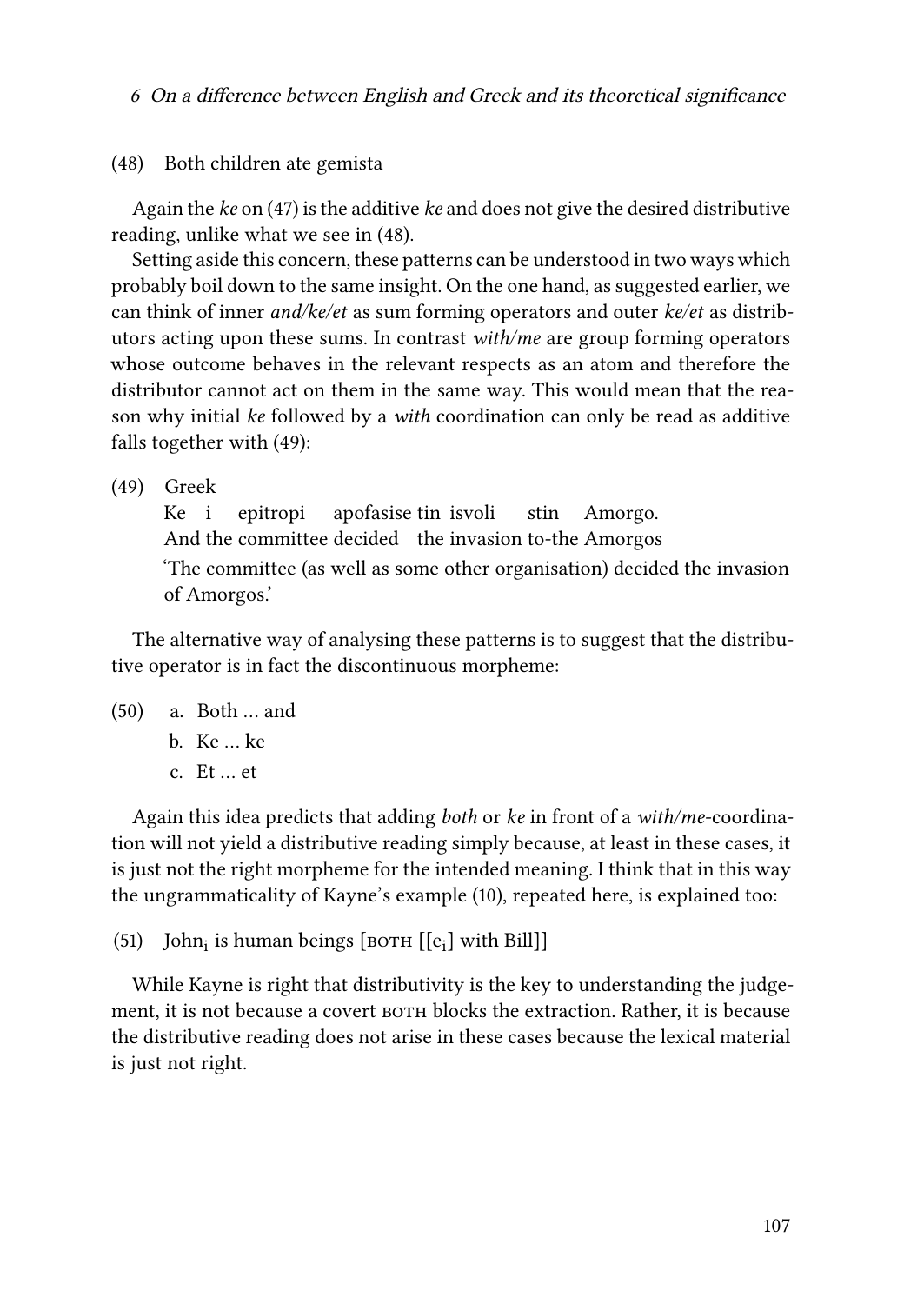#### <span id="page-15-0"></span>**5 Some consequences**

Let us take stock. I argued so far in this paper that a number of differences in the syntax of coordination both within and across languages can be understood in terms of the labelling potential of different categories and the labelling algorithm. The account developed here raises a number of questions primarily about the role of labels in syntactic derivations.

A particular point of debate regarding labelling going back to the early days of minimalism is whether labels are mere tags onto pieces of structure serving to identify them as a potential targets for operations such as internal Merge or AGREE at least,<sup>14</sup> or active drivers of the derivation. [Chomsky \(1993](#page-18-8); [1995](#page-18-9)) took the former view. A different view was taken by [Adger & Tsoulas 1999](#page-18-10), who proposed that labels are complex and include category determining features from both merged elements, i.e. Merge $(\alpha, \beta) \rightarrow [\alpha, \beta]$   $\alpha, \beta]$ . Crucially, the label  $\{\alpha, \beta\}$ was taken to be semi-uninterpretable in the sense that one of the two categorial features that make it up (α and β) had to be eliminated. Eliminating that feature was done in the standard way, by seeking a goal in the numeration or the sub-array, agreeing, and merging it with the existing structure or, by internal merge, raising an element with the required specification. In that proposal, computation was driven by the labels, whether on heads or intermediate projections. Although Chomsky's recent proposals on labelling and the one from [Adger &](#page-18-10) [Tsoulas \(1999\)](#page-18-10) differ in many respects, they converge on the idea that determining the label of a particular part of the structure is a driving force for computation and that in principle labelling need not obey endocentricity. They diverge on two important conceptual points, namely (a) whether the output of merge needs to be always labelled, and (b) what are labels required for. Regarding the former, [Chomsky \(2015](#page-18-11): 6) is particularly clear on this point:

Crucially, LA does not yield a new category as has been assumed in PSG and its various descendants, including X′ theory. Under LA, there is no structure  $\left[\alpha X\right]$ , where  $\alpha$  is the label of X. LA simply determines a property of X for externalization and CI. It is therefore advisable to abandon the familiar tree notations, which are now misleading. Thus in the description of an [XP, [YP, ZP]] structure, there is no node above either of the two merged constituents. There is no label for the root of the branching nodes.

Taking this at face value, it means that not every output of merge operations will be labelled. A question we might ask about this approach is what happens

<sup>&</sup>lt;sup>14</sup>The question of external merge is also relevant in terms of the elements that are identified for Merge.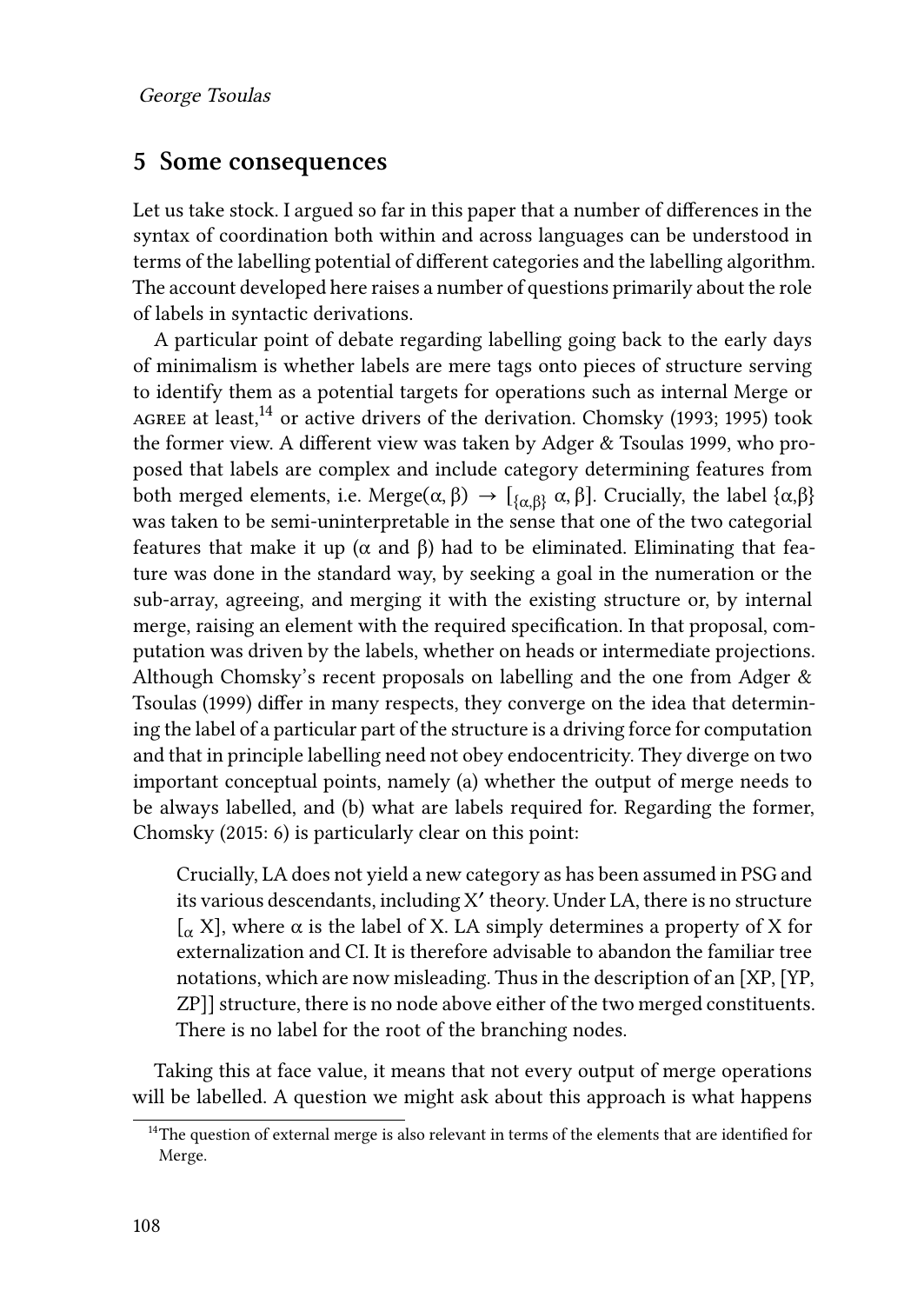to elements such as  $[α, β]$  when LA has not identified a property for externalisation and CI. The issue is puzzling. Imagine that there is some element X for which the Labelling algorithm as identified no property (I suppose that this would be its label) for externalisation and CI. What would that actually mean? In terms of externalisation it would mean that the element would not be pronounced. This is the reasonable understanding of the idea (from [Chomsky \(2015\)](#page-18-11) that copies do not label. In other words the algorithm will identify no property of copies relevant to externalisation. *Wanna* contraction aside, this seems correct. But what of CI? Would one expect that such an element would be invisible also to the interpretive mechanisms? This seems problematic. Focusing on the cases of interest in this paper, both *and/ke*- and (in Greek at least) *me*-coordinations would be such that the coordinator would provide no relevant property for externalisation and CI. If the reasoning based on copies is on the right track, then the non-labelling nature of the coordinators is a clear counterexample (they are after all externalised). But setting externalisation aside, in the case of CI it is unclear, in this case, how a structure  $[DP<sub>1</sub>$  and  $DP<sub>2</sub>]$  would be interpreted. What does seem clear is that it is a property of the conjunction that is preeminent in the interpretation, namely whatever it is that turns that constituent into a plural (sum) entity. Assume for concreteness that the semantics for DP conjunction corresponds to set formation, or more precisely set-product formation, defined in its general form as follows([Heycock & Zamparelli 2005:](#page-18-12) 241):

(52) Set product (sp)  
\n
$$
sp(S^1, ..., S^n) =_{def} \{X : X = A^1 \cup ... \cup A^n, A^1 \in S^1, ..., A^n \in S^n\}
$$

The way this works is by taking one element from the denotation of each of the two conjoined elements and yielding their union for all elements of these sets. This is the property that is relevant to CI, rather than the DP label that, as we saw, is assigned by the labelling algorithm. The DP label (or at the very least the lack of label deriving from the conjunction), however, is precisely what accounts for the syntactic patterns. Thus, if the reasoning is correct, we are led to rethink the labelling process as follows: labels in part drive syntactic computation but in crucial respects do not represent properties for CI and externalisation. There is a mismatch between the label relevant to the derivation itself and the CI/semantically relevant one. Labels are necessary and the labelling algorithm is a tool that affords insightful understandings of syntactic patterns, but labels do not determine interface interpretation and do not reflect interface properties. Often in fact, as in the cases analysed in this paper, the syntactic label is at odds with the semantically relevant one.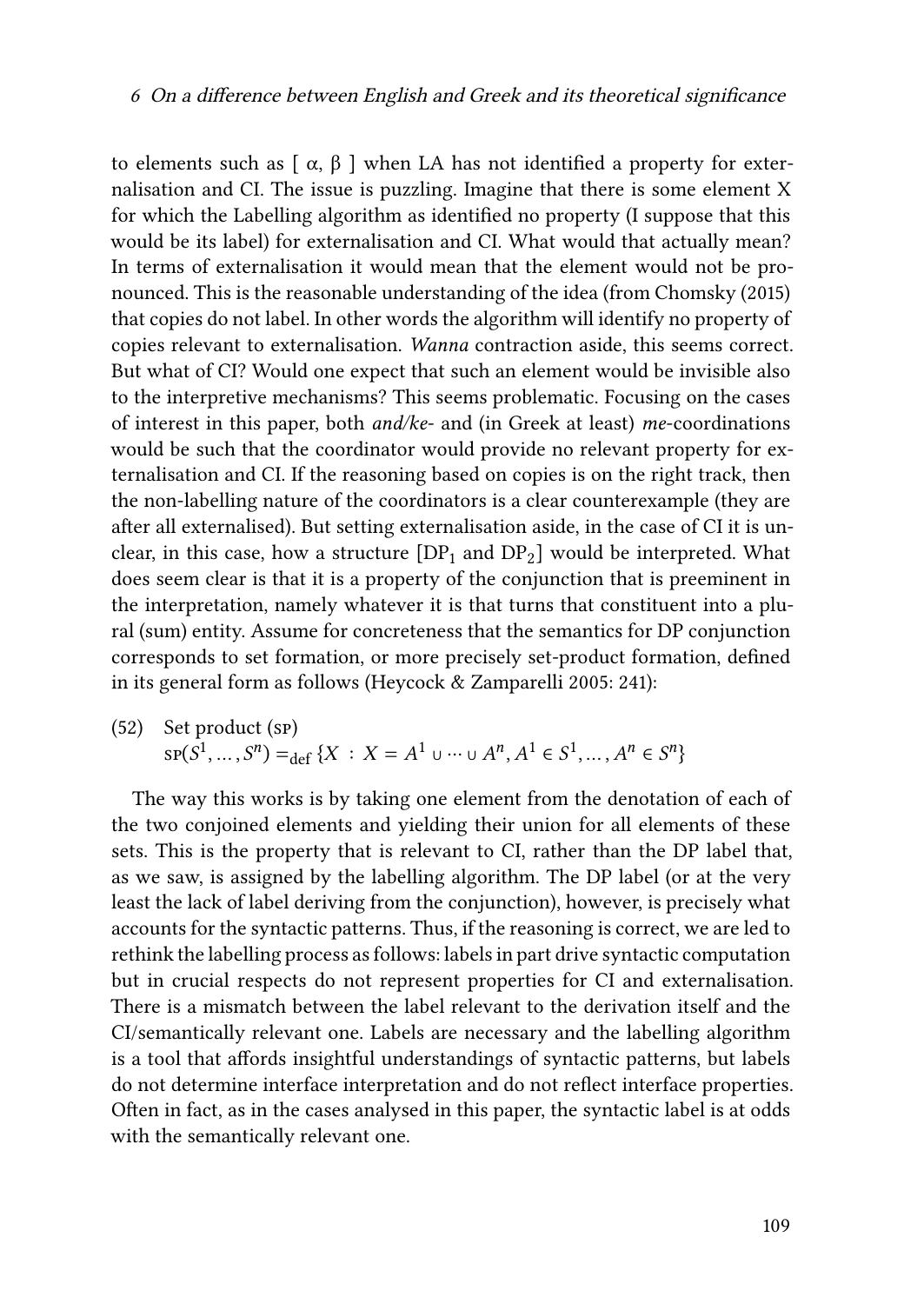# **6 Conclusion**

In this paper I tried to rethink the properties of two types of coordination in English and Greek. I argued that the different behaviour of *and* and *with*-coordination in English are the result of the fact that while *and* does not provide a syntactic label *with* does. In Greek, however, neither did, resulting in different behaviours. If I am correct we probably also have to accept two higher level conclusions. First, that the (non)-labelling nature of a category can capture linguistic variation and perhaps is a parametric property. Given that this is not an inflectional category, if I am correct, then there is evidence for variation that, although ultimately located in the lexicon if we assume that there is a feature  $[LABEL]$ , concerns the only thing that is determined internally to the computational system. The second conclusion, connected directly to the first, is that labelling is a process necessary for the syntactic computation and is neither determined by nor determines interface properties.

## **Abbreviations**

| EPP | extended projection principle LCA | linear correspondence axiom |
|-----|-----------------------------------|-----------------------------|
| LA  | labelling algorithm               |                             |

## **Acknowledgements**

A number of people have very patiently discussed with me the material in this paper, have shared very generously their judgements, and have occasionally stopped me from making some important mistakes. In alphabetical order, I want to thank: Kook-Hee Gil, Nino Grillo, Ekali Kostopoulos, Margarita Makri, Dimitris Michelioudakis, Gillian Ramchand, Peter Sells, Hanna de Vries, Rebecca Woods, and Norman Yeo. Unless the mistakes they prevented were not mistakes then they are not responsible for any shortcomings. Theresa Biberauer's combination of encouragement and understanding has been more instrumental to the completion of this paper than anything else (but she should not be blamed for it). I am extremely happy to offer this to Ian on his birthday and raise *n* glasses to many happy rethinks.